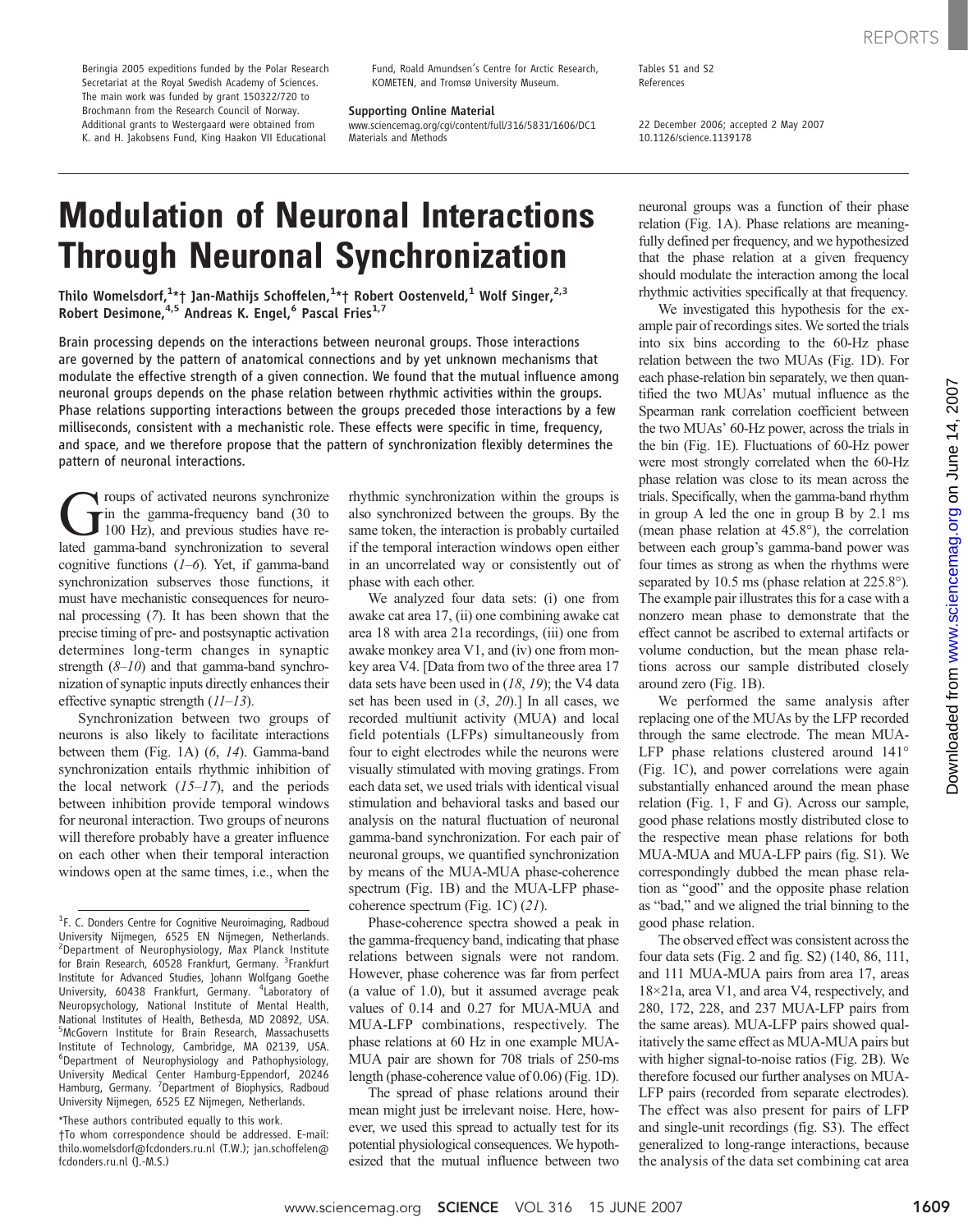18 recordings with area 21a recordings was restricted to interareal pairs of recording sites (Fig. 2D).

We did not attempt to relate the two signals' power correlation to their coherence, because

Fig. 1. Precise timing between rhythmic neuronal activities determines the strength of their mutual influence. (A) Sketch of three groups of neurons, each rhythmically active (LFP oscillations with spikes in troughs). Time windows for effective communication are either aligned (red and blue group) or not aligned (red and gray group).  $(B \text{ and } C)$ Average phase-coherence spectrum across all (B) MUA-MUA and (C) MUA-LFP pairs (area 17 data) and corresponding distributions of mean phase relations at 60 Hz. (D) Trialwise phase relations from an example MUA-MUA pair. Phase relations were sorted into bins (light and dark gray ring segments) aligned to the mean phase relation (red line). (E) Spearman rank correlation coefficients between the two MUAs' 60-Hz power as a function of their phase relation. (The solid line indicates a cosine fit.) (F and G) Same as (D) and (E), but with one MUA substituted by the respective LFP. (H and I) Example MUA-LFP pair from the area 17 data set demonstrating that coherence does not necessarily result in phase-relation– dependent power correlations. (H) Coherence with a clear peak around 60 Hz. (I) Power correlations as a function of phase relations, showing no consistent relation.

A

140

100

60

20

 $10$ 

-п

Frequency (Hz)

 $0.19$ 

**MUA - MUA** 

power correlation

 $0.22$ 

the coherence measure confounds phase synchronization and power correlation. In contrast, we related the correlation between the two signals' power across trials directly to their relative phase. The presence of coherence (Fig. 1H)

does not necessarily result in a phase-relation– dependent power correlation (Fig. 1I) and thus, the demonstration of phase-relation–dependent power correlation goes beyond the demonstration of coherence.



Fig. 2. Phase-relation–dependent modulation of power correlations is frequency specific. (A) Average power correlation as a function of phase relation (<sup>x</sup> axis) and frequency (<sup>y</sup> axis) for MUA-MUA pairs recorded in cat area 17. (B) Same as (A), but for MUA-LFP pairs. (C) Modulation depth of the cosine function

 $\mathbf 0$ 

Phase relation (rad.)

 $(0 = good phase rel.)$ 

B

140

100

60

20

 $10$ 

π

 $0.25$ 

fitted to the phase-relation–dependent power correlations. Gray bars indicate significant frequencies ( $P < 0.05$ , multiple comparisons corrected). (Right) Average phase-relation–dependent power correlation at 60 Hz. (D and E) Same as (C), but for (D) cat area 18×21a and (E) monkey area V1.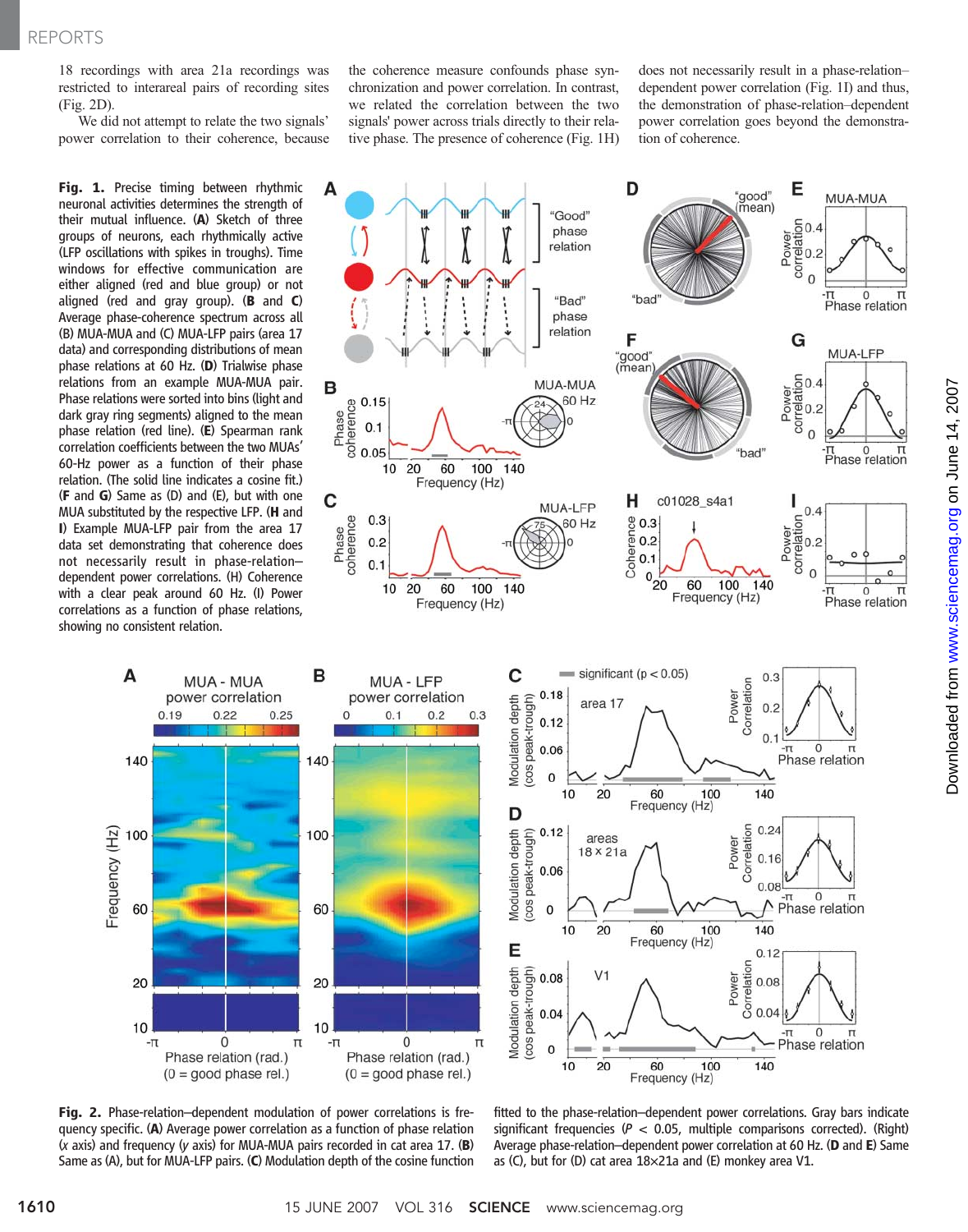One concern is that the effect might be due to rhythmic common input that fluctuates in strength across trials. Common input would bias phase relations and impose correlated power on both groups. Clues about the actual causal chain of events might be gained from the relative timing between phase relation, on one hand, and power correlation, on the other hand. If power correlation covaried with phase relation because of common input, then there should be no delay between the two. However, if good phase relations were actually the mechanistic cause of strong power correlations, then good phase relations should precede strong power correlations by a few milliseconds, incurred by axonal, synaptic, and intracellular delays. We therefore compiled time-resolved estimates of the "goodness" of phase relations and of the strength of power correlations, and then we determined the cross-correlation as a function of time lag between the two time series (21). Figure 3 shows this analysis pooled across all four data sets and demonstrates that good phase relations preceded strong power correlations by 5 ms. We

Fig. 3. Good phase relations precede strong power correlations. (A) Spearman rank correlation coefficient (y axis) between the power correlation and the "goodness" of the phase relation across all MUA-LFP pairs of all data sets for relative time lags (x axis) be-



observed this temporal precedence in each of the four data sets. Additional observations arguing against a common input explanation are given in the supporting online material text.

The modulation of two neuronal groups' interaction by their phase relation would be particularly interesting if it was spatially specific (Fig. 1A). We therefore investigated recording triplets A, B, and C from three separate electrodes (in which A was an LFP and B and C were MUAs). Figure 4A shows, for one example triplet, a scatter plot in which each dot corresponds to one trial and the  $x$  and  $y$  values give the "goodness" of the A-B and A-C phase relations, respectively (22). We sorted the trials according to the quadrants of the plot. In quadrants Q1 and Q2, the phase relation between A and B was good, whereas in Q3 and Q4 it was bad. We contrasted the A-B power correlation for Q1 and Q2 with that for Q3 and Q4 (red line in Fig. 4, B to D). Orthogonally to this, the phase relation between A and C was good in Q1 and Q3, whereas it was bad in Q2 and Q4, and we

Time lag in ms

and Q3 with that for Q2 and Q4 (blue line in Fig. 4, B to D). The A-B power correlation depended significantly more on the A-B phase relation than on the A-C phase relation. Thus, the effect had a spatial resolution that was at least as high as the spatial resolution of our recordings (down to 0.65 mm in the monkey data sets).

We provided evidence suggesting that neuronal interactions mechanistically depend on the phase relation between rhythmic activities. The most likely reason for this dependence is that rhythmic activities modulate the gain of incoming synaptic input rhythmically. Effective connectivity can thus be maximized or minimized through synchronization at a good or bad phase relation. The impact of pyramidal cells could be enhanced, for example, if their firing phase relative to interneurons were advanced (15, 23, 24) or if interneuronal firing were delayed through inhibition or reduced excitation (25). Such mechanisms might be invoked directly by cognitive top-down control.

Effective connectivity would diminish when synchronization is less precise, because then synaptic input is more likely to arrive at random phases. This mechanism has the advantage that within a sufficiently wide frequency band, multiple groups can be desynchronized, with respect to a given target group, without being necessarily synchronized to each other. Periods of putative interactions between distant neuronal groups are marked by an increased precision of synchronization  $(1, 4, 6, 26-30)$ .

We propose that the pattern of synchronization (its precision, phase, or both) weights the anatomical-connection infrastructure with a gain pattern, resulting in an effective interaction pattern (14). Such a mechanism would have several

tween –200 and 200 ms. (B) Detail from (A), demonstrating the peak of the cross-correlation function at  $-5$  ms. A latency of the peak outside the gray shaded area is significant at  $P < 0.05$ .

Time lag in ms

Fig. 4. Spatial selectivity of phaserelation–dependent power correlation. (A) Scatterplot shows the distribution of trialwise phase relations between groups A and B (y axis) and between groups A and  $C$  ( $x$  axis) for an example triplet at 60 Hz. Equations define how A-B power correlations from each quadrant were combined for the results shown in (B to D). In the equations,  $c(AB_{q})$  denotes the A-B power correlation across trials in quadrant  $q$  (where  $q$  is 1, 2, 3, or 4). (B) A-B power correlation as a function of the A-B phase relation [irrespective of the A-C phase relation (red line)] and as a function of the A-C phase relation [irrespective of the A-B phase relation (blue line)]. Gray bars indicate frequencies with significant differences ( $P < 0.05$ , multiple comparisons corrected). The y axis denotes the differences in power correlations according to the equators shown in  $(A)$ .  $(C \text{ and } D)$  Same as  $(B)$ , but for (C) monkey area V1 and (D) monkey area V4.